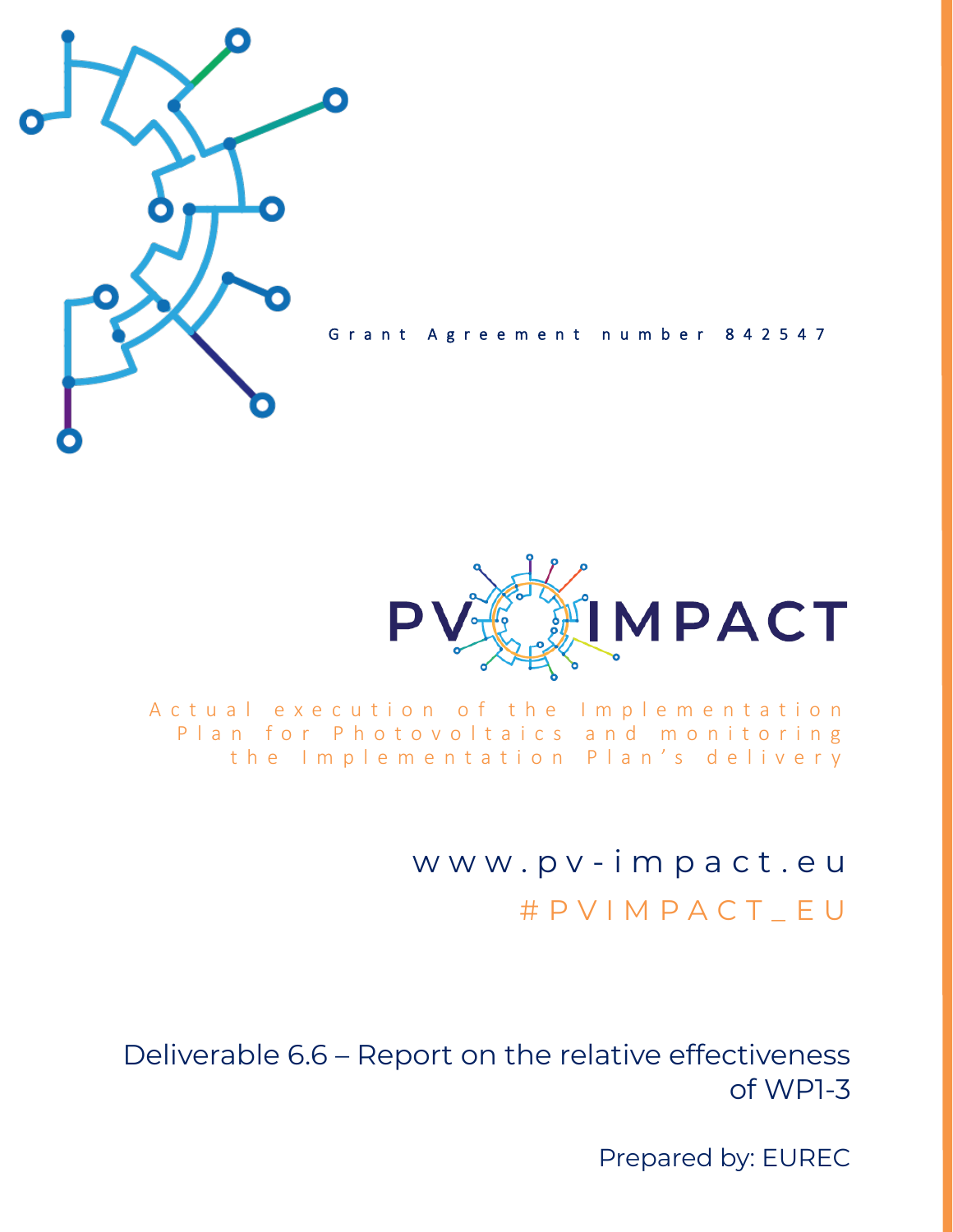

### D is claimer of warranties



This project has received funding from the European Union's Horizon 2020 research and innovation programme under grant agreement No 842547. The sole responsibility for the content of this publication lies with the authors. It does not necessarily reflect the opinion of the European Commission. The European Commission is not responsible for any use that may be made of the information contained therein.

## A b o u t P V I M P A C T

PV IMPACT will try out a variety of approaches to stimulate PV research, development and innovation initiatives in Europe. The first part of the project will focus on inviting companies to matchmaking events so they can find partners with whom to work on future projects under EU and/or national funding schemes. The project will also target two specific industrial companies: ENEL Green Power and Photowatt. Another important part of the project will be to monitor progress in PV. Data will be collected on public spending in the EU, on private spending, on the kinds of projects being funded and on the overall performance of PV technology. Forecasts for future spending will be made according to various scenarios. The project will track whether improvements in the performance of technology are keeping pace with expectations and will make recommendations to European funding authorities.

### P V I M P A C T P a r t n e r s



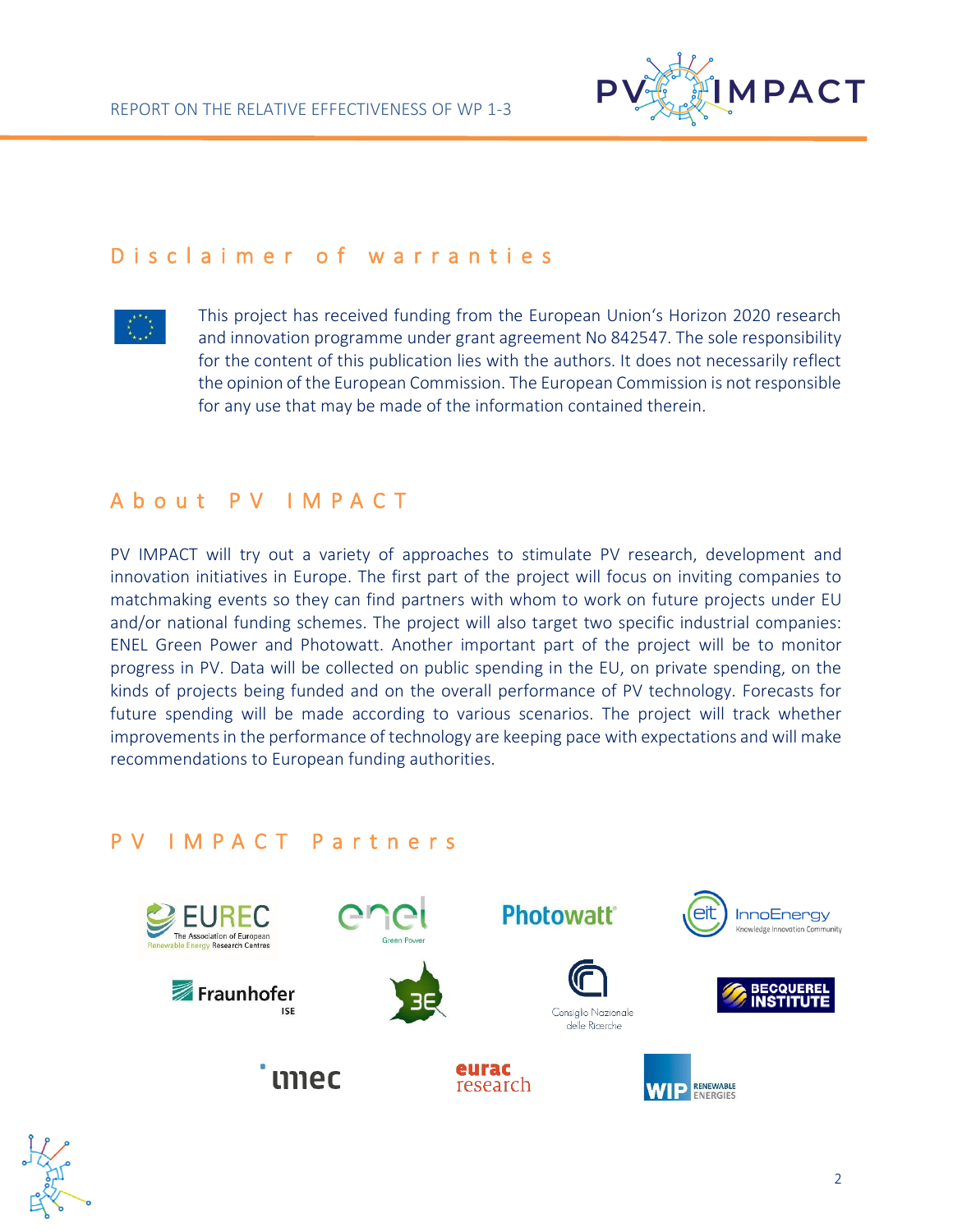

| Project acronym            | PV Impact                                                                                                          |  |
|----------------------------|--------------------------------------------------------------------------------------------------------------------|--|
| <b>Project title</b>       | Actual execution of the Implementation Plan for Photovoltaics and<br>monitoring the Implementation Plan's delivery |  |
| <b>Project coordinator</b> | <b>EUREC</b>                                                                                                       |  |
| <b>Project duration</b>    | 1 April 2019 - 31 March 2022 (36 months)                                                                           |  |

### Document information

| <b>Task</b>                     | 6.3 – Reporting to the European Commission           |  |  |
|---------------------------------|------------------------------------------------------|--|--|
| <b>Work Package</b>             | 6 – Management and coordination                      |  |  |
| Deliverable number<br>and title | D6.6 – Report on the relative effectiveness of WP1-3 |  |  |
| Lead author/s                   | <b>EUREC</b>                                         |  |  |
| <b>Contributors</b>             | 3E, InnoEnergy, EGP, CNR, Photowatt                  |  |  |

## Document history

| <b>Date</b> | <b>Revision</b> | Prepared by  | Approved by                  | <b>Description &amp; status</b> |  |
|-------------|-----------------|--------------|------------------------------|---------------------------------|--|
| 17/02/2022  |                 | <b>EUREC</b> |                              | Template<br>Complete 1st draft  |  |
| 28/04/2022  |                 | <b>EUREC</b> |                              |                                 |  |
| 31/05/2022  |                 | <b>EUREC</b> | PV Impact<br>Governing Board | Final version                   |  |

### Dissemination level

|           | <b>Public</b>                                                                                   |  |
|-----------|-------------------------------------------------------------------------------------------------|--|
| <b>RE</b> | Restricted to a group specified by the Consortium (including the<br><b>Commission Services)</b> |  |
| CO        | Confidential, only for members of the consortium (including the<br><b>Commission Services)</b>  |  |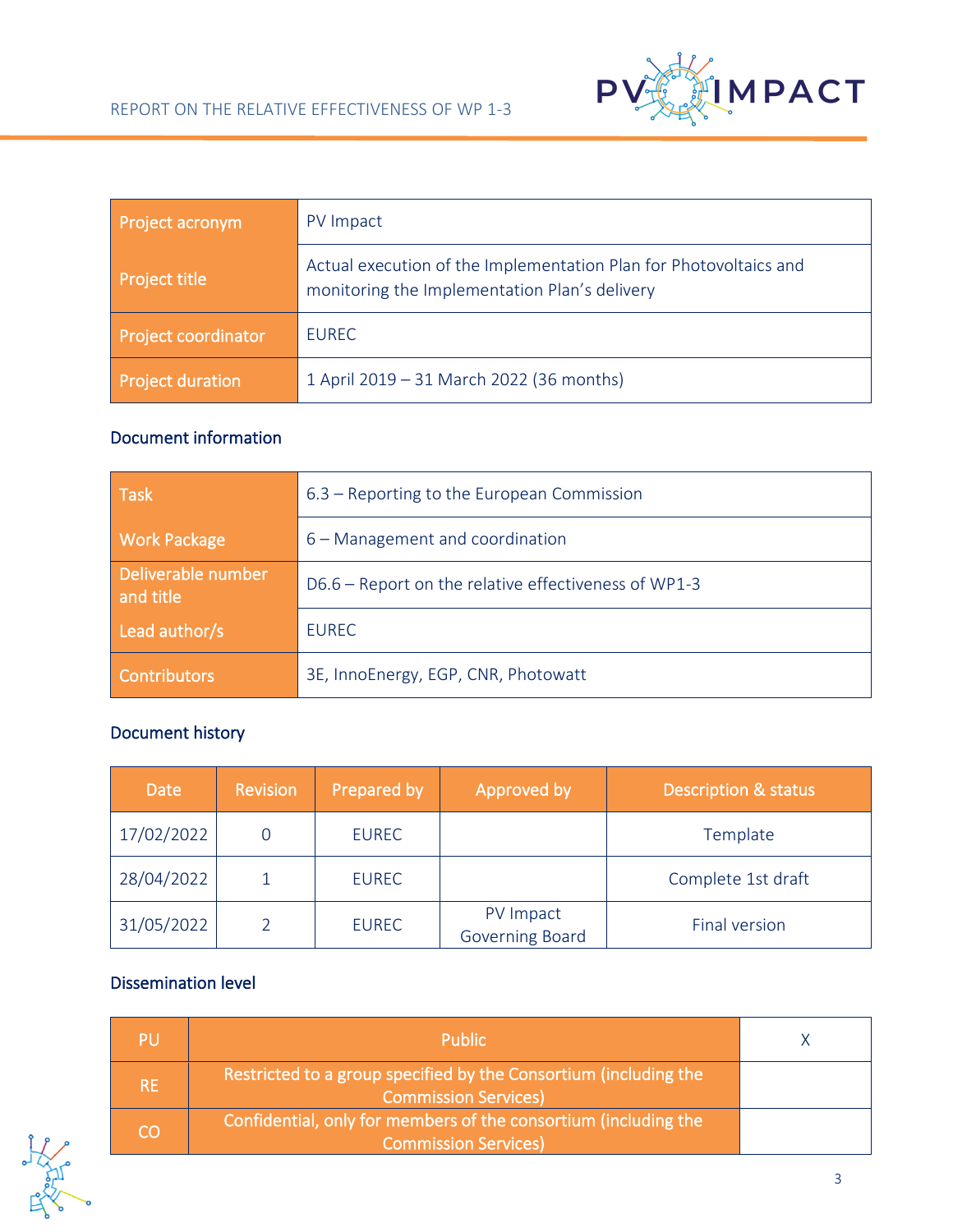

# Table of contents

| 2. |                                                                                      |  |
|----|--------------------------------------------------------------------------------------|--|
|    |                                                                                      |  |
|    |                                                                                      |  |
| 3. |                                                                                      |  |
|    |                                                                                      |  |
| 4. |                                                                                      |  |
|    | 4.1 Support to PV Implementation Plan for silicon-related R&I activities in France13 |  |
| 5. |                                                                                      |  |
|    |                                                                                      |  |

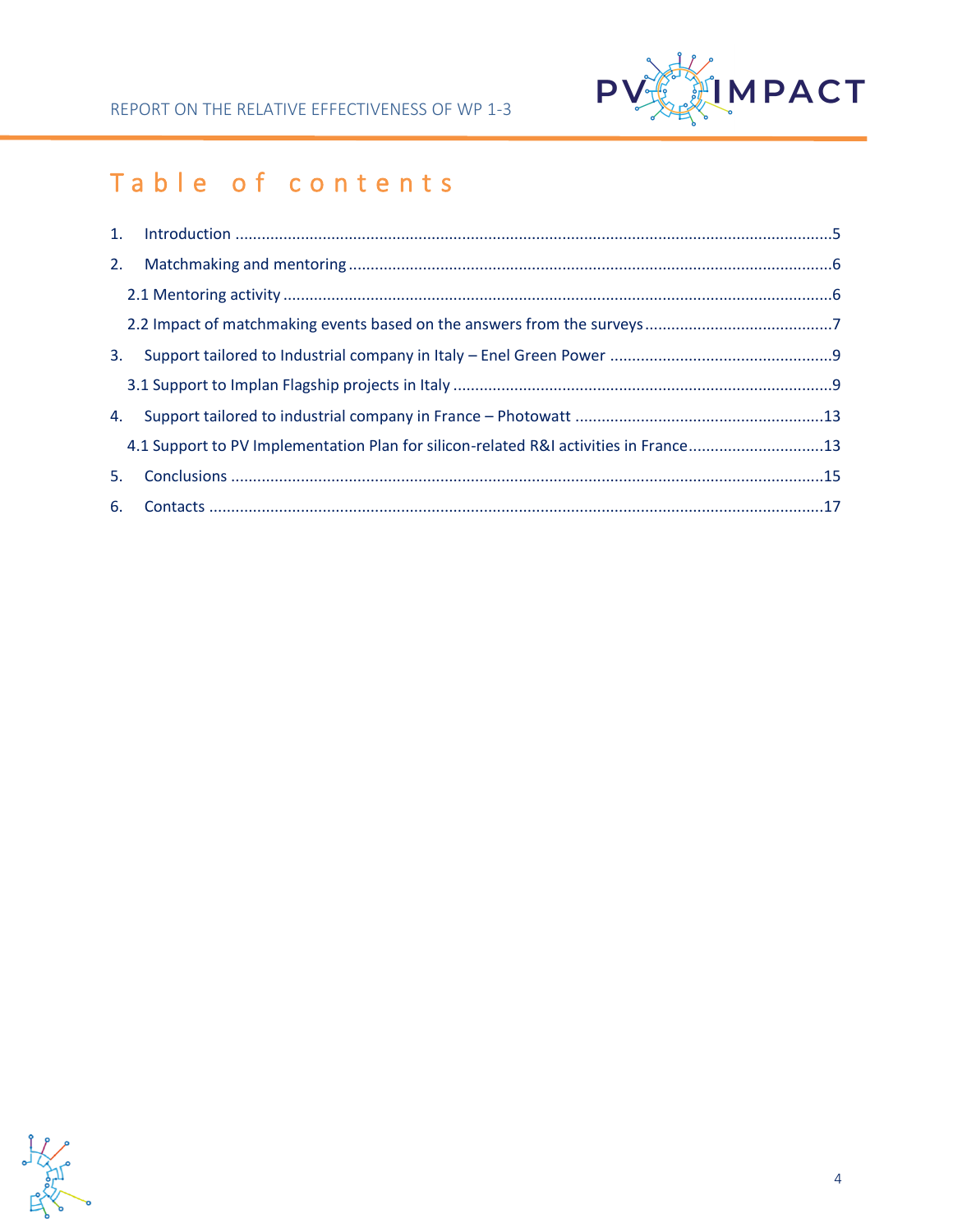

## <span id="page-4-0"></span>1 . I n t r o d u c t i o n

PV Impact's overall objective is to offer "support to the execution/realisation of the SET Plan Implementation Plan", hence the project functions in a way that supports IWG-PV and pursues monitoring of the status of PV projects (at portfolio level) and technology.

PV Impact has tried out a variety of approaches to stimulate the private sector to spend more on PV research, development and innovation in Europe. The first component of the project focused on inviting companies to matchmaking events so they can make new connections and find partners with whom to work on their plans. Further two components of the project were support tailored to two different contexts: industrial companies in Italy and France:

- ENEL Green Power, trying to make progress on the Implementation Plan by coordinating the many different PV actors in Italy;
- Photowatt, working mostly privately but tap the consortium's expertise and those of scientists whom it selects to help it make the right strategic technical choices to be a serious competitor in PV manufacturing.

PV Impact's approach with its industrial company partners was to give them lots of freedom to work independently if they wish. This was appropriate as the call topic was new, and experimentation in a variety of approaches was encouraged. There is no single approved way to "actually execute" the Implan.

The WP 2 leaders worked in a rather open way, bringing together as many Italian stakeholders as possible to organise work under two themes: "Innovative Technologies for Modern Utility-Scale PV" and "Italian BIPV/PIPV value chain"). Photowatt (in WP 3), by contrast, took a more individualistic approach. This is worth trying out, too, especially as it requests modest budgetary resources in relative and absolute terms. The success of the different approaches is commented on hereunder.

This report reflects on the relative effectiveness of each of these 3 main components in "actually executing the Implan".

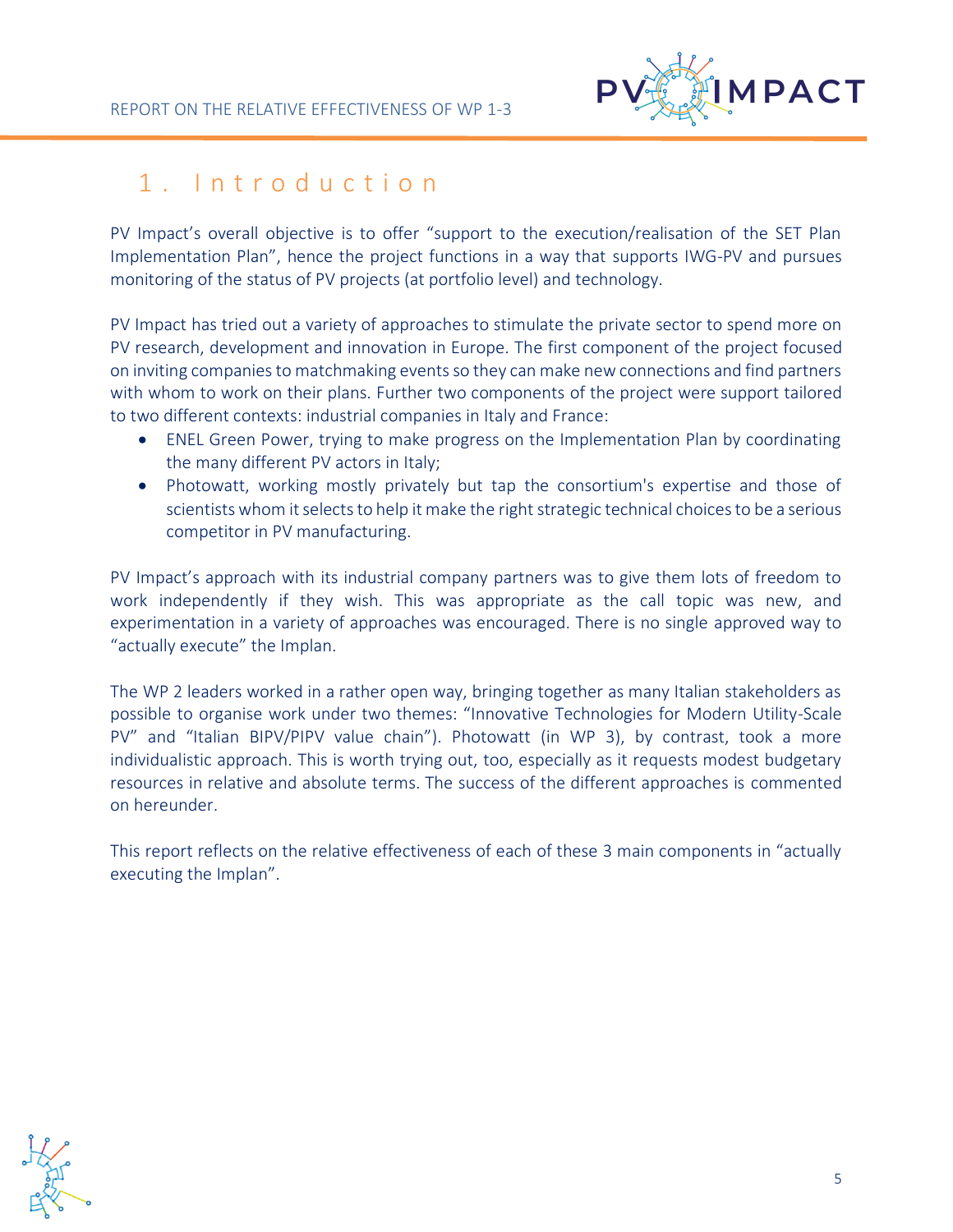

## <span id="page-5-0"></span>2. Matchmaking and mentoring

From September 2019 until March 2022, the organizers of the PV IMPACT matchmaking events hosted 15 sessions. The objective of these interactive sessions was to push business-as-usual level of collaborations to a next level; to bring companies into contact with other companies that they might not know in a light-hearted and energetic way.

PV IMPACT project remained available beyond the matchmaking events to provide further support to the winning participant(s) with information on the know-how of forming a consortium and applying for calls different from EC funding mechanisms, focusing on local, national funding calls. This support included providing relevant information and creating contacts with the national funding agencies, dissemination, and collaboration spacing (i.e. support to consortium building by finding additional partners if required using the existing PV IMPACT project contact networks). The winners were selected by the participants through a voting and ranking scheme, as explained in D1.5 and D 1.6. Each participant of the Matchmaking event received a detailed individual report prepared by Work Package 1 PV IMPACT partners after each event, identifying the best "matching" interactions they had during the session, according to the scoring they gave and the scoring they received from each other participant.

### <span id="page-5-1"></span>2 . 1 M e n t o r i n g a c t i v i t y

The project required reporting on the success stories as an outcome of the matchmaking events. In practice, PV Impact's matchmaking events provided leaders and professionals from the PV industry an opportunity to network with other relevant experts and pitch their project ideas to find potential collaborations that would have potential to impact the industry. These networking events promoted innovative concept sharing, which would eventually aim to successful project applications. However, quantifying such success stories with straightforward, tangible outcomes within the timeframe of the PV Impact's project execution was proven to be complicated. After internal discussion among the project partners, based on the feedback received from the participants, these are the different hypotheses to explain the outcomes/impact obtained from the WP1:

- Participants who had concrete project ideas pitched their ideas during the matchmaking events and found a good overlap of expertise to prepare a consortium and apply for funding. This is the best-case scenario where a clear connection could have been drawn between PV Impact and a new consortium creation.
- Participants who didn't have concrete project ideas listened to each other's offerings. At some point, they were introduced to a secondary network through their primary contacts. A few months down the line, they formed project ideas/proposals to create a consortium and submit a funding application. However, by this point, it isn't easy to track those secondary network collaborations and link PV Impact matching as the root cause behind the collaboration.
- There were cases where participants who joined the matchmaking event knew each other professionally. As the participants are from a similar field of expertise, it is not surprising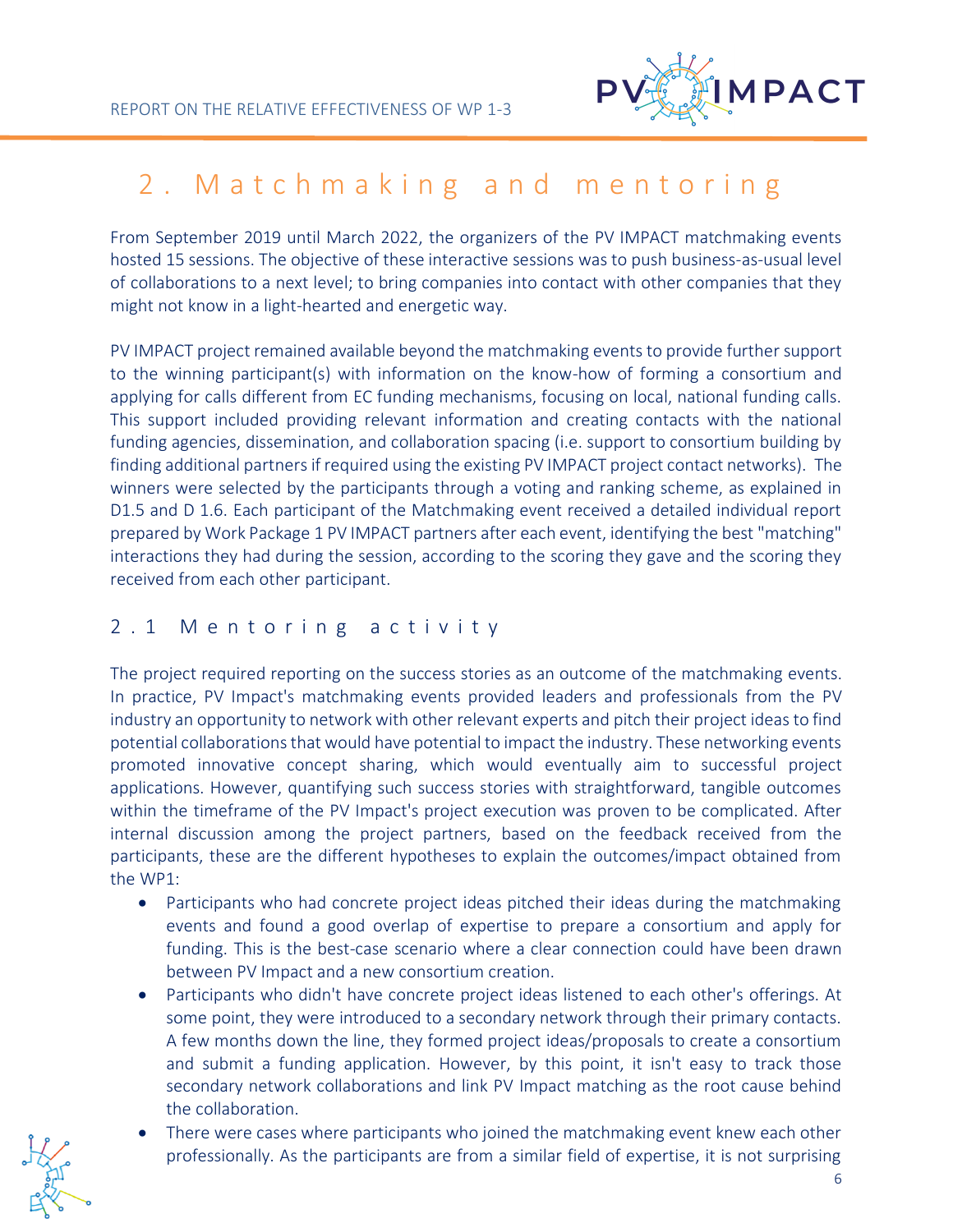

that they had prior encounters. In this situation, even if the participants form a consortium and apply for funding, the connection between the PV Impact event and their application could have been the trigger, but this is hard to prove.

- Furthermore, the incubation period of any successful funding application is lengthy. Therefore, the impact cannot be quantified a few months after the matchmaking event has taken place.
- There was a key limiting factor within the scope of the mentoring activity. As it was limited to national applications, there were considerably lower collaboration opportunities among cross-national participants. Participants' feedback highlighted that it would have been more effective for the mentoring support to be based on financial support for launching the project proposal or consortium building. As PV Impact was limited to mentoring activity combined with knowledge base creation, it didn't have scope to expand to such context.

In report D1.6, the landscape was broadened to address such limitations to report success stories. Satisfaction surveys were also included in the reporting process, apart from successful funding applications or collaborations. The consortium partners periodically reached out to participants with the questionnaire — this provided feedback on the effectiveness of the PV Impact matchmaking events as a professional network initiator.

## <span id="page-6-0"></span>2 . 2 I m p a c t o f m a t c h m a k i n g e v e n t s b a s e d on the answers from the surveys

As previously mentioned, to quantify the impact of the matchmaking sessions, WP1 partners sent out a survey to all the participants that had taken part in the sessions since the beginning of the project. The questions in the survey were oriented towards understanding the following critical success factors:

- What benefits did participants obtain from the session?
- Were participants still in conversations/business with any of the other participants?
- Were participants collaborating in any way?
- Were participants involved in a project proposal triggered by the matchmaking sessions?
- What was the status of participants' project proposal?

The survey was sent to a total of 140 participants who had attended the matchmaking sessions. Out of these, 25 had participated on more than one occasion, which was a positive indicator. The answer rate was 25 answers out of these 140, although it should be taken into consideration that some of them had already changed their email addresses (i.e. probably due to a change of company). From these 25 replies, it can be highlighted that all the participants found the matchmaking experience enriching and valuable. 50% of responding participants confirmed that they had followed up with interactions after the event, and 7% answered they were still working closely with some participants. Nine of them also explained that they were collaborating on a project definition, however, due to the long incubation period of funding applications, it would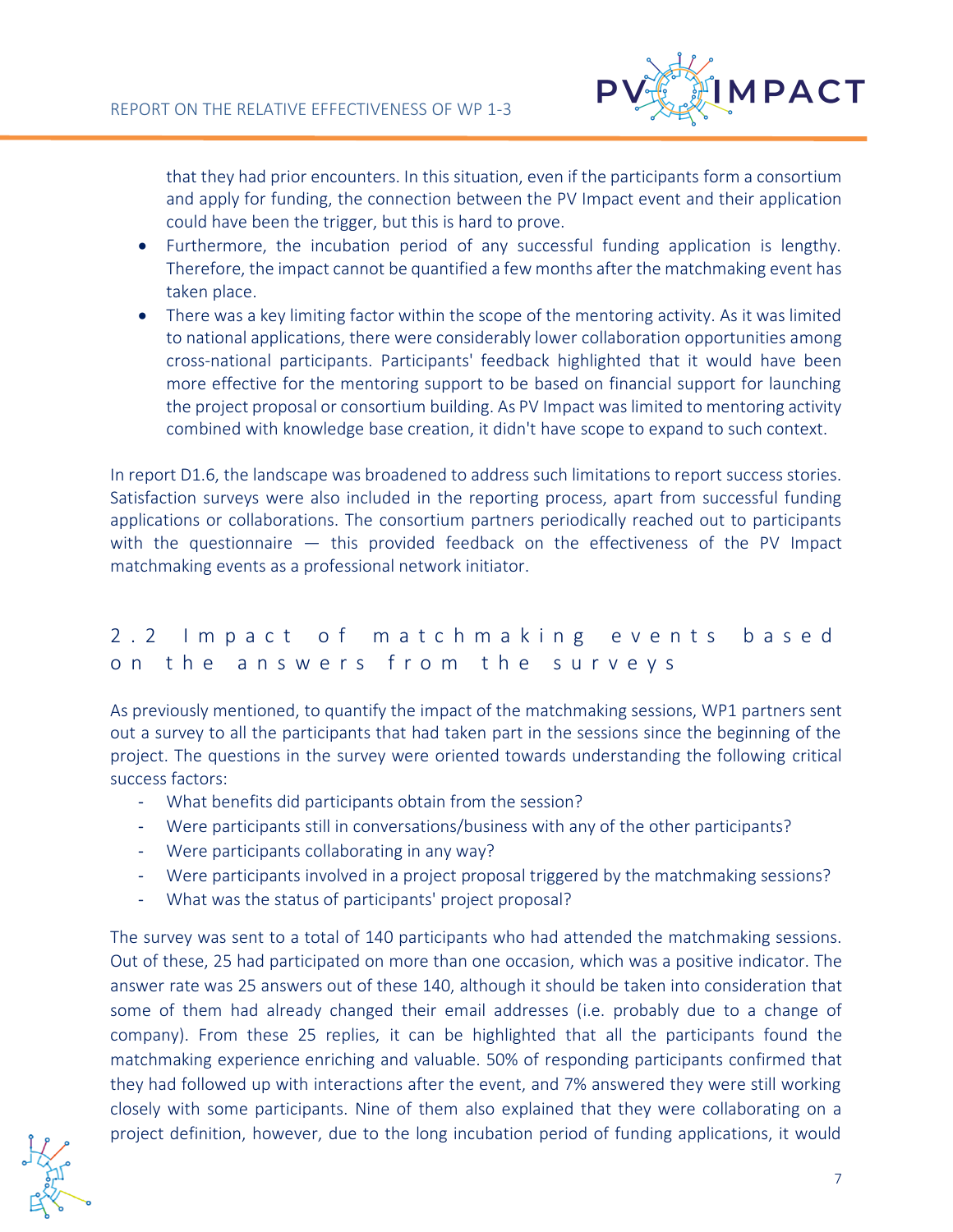

take some time before a successful application can be reported. More details on the survey results were reported in D1.4. There were multiple successful partnerships and consortia that originated through PV IMPACT's matchmaking events. On top of this, through the mentoring support, both InnoEnergy and the technical partners accompanied some of the most voted entities to look for private investments, find research opportunities, or improve the quality of their business models or written applications.

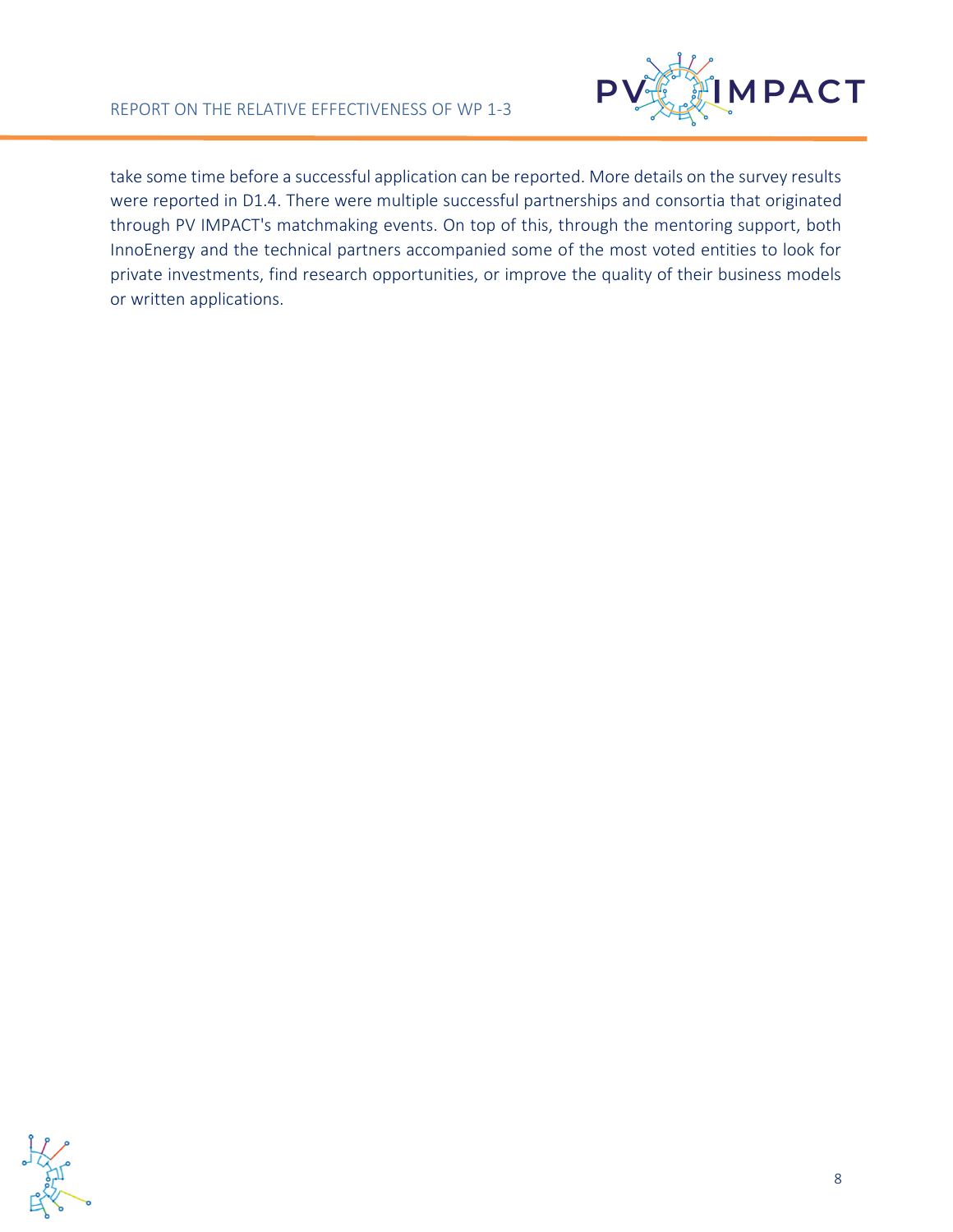

# <span id="page-8-0"></span>3. Support tailored to Industrial company in Italy - Enel Green P o w e r

## <span id="page-8-1"></span>3.1 Support to Implan Flagship projects in I t a l y

The overall effectiveness of the activities carried out in WP2 is considered very high for at least three reasons.

#### Pursuit of the objectives of the SET Plan Implan.

The Italian contribution to the PV Implan was articulated around two "flagship activities", one devoted to "Utility-scale PV" (USPV) and the other to "Building Integrated PV" (BIPV). The objective of the USPV flagship was to strengthen the R&I ecosystem in support of the new Italian PV manufacturing value-chain. EGP's Gigafactory project has taken off and the two important R&I national projects have been prepared by the Italian R&I Community to accelerate the development of (high efficiency) tandem solar cells and validate the new technology at the industrial scale.

The two proposals were submitted to the Italian Ministry for the Ecological Transition (MITE) within the call "Ricerca di Sistema Elettrico". One has already been funded (project "TANDEM" led by Olivotto Glass Technologies s.p.a, budget €3M) and one is still awaiting evaluation (project GoPV, led by ENEA, budget €5M).

A similar approach was pursued for the BIPV flagship. In this case the objective was to stimulate the emergence of new industrial value-chains by creating synergies between companies from the PV, the Energy and the Building sector and the R&I Community. Two important R&I projects were conceived thanks to the three workshops/matching events organised by PV-IMPACT as part of the WP2 planned activities. As for the other flagship, one project has already been funded (project "FOURIER" led by CAMLIN Italia s.r.l, budget  $\epsilon$ 1.7M) and one is awaiting the final evaluation (project "CANVAS", led by CNR, budget €5M). The objective of both these projects are tightly connected to the KPIs of the SET Plan PV Implan.

In addition to these projects the Ministry (MITE) has promoted a strategic R&I programme on Photovoltaics as part of the new three-year plan of "Ricerca di Sistema Elettrico" (2022-2024). This €20M programme is currently (May 2022) being executed by the three largest national R&I organisations actively involved in PV, that is ENEA, RSE and CNR and directly funded by MITE under a commissioning agreement.

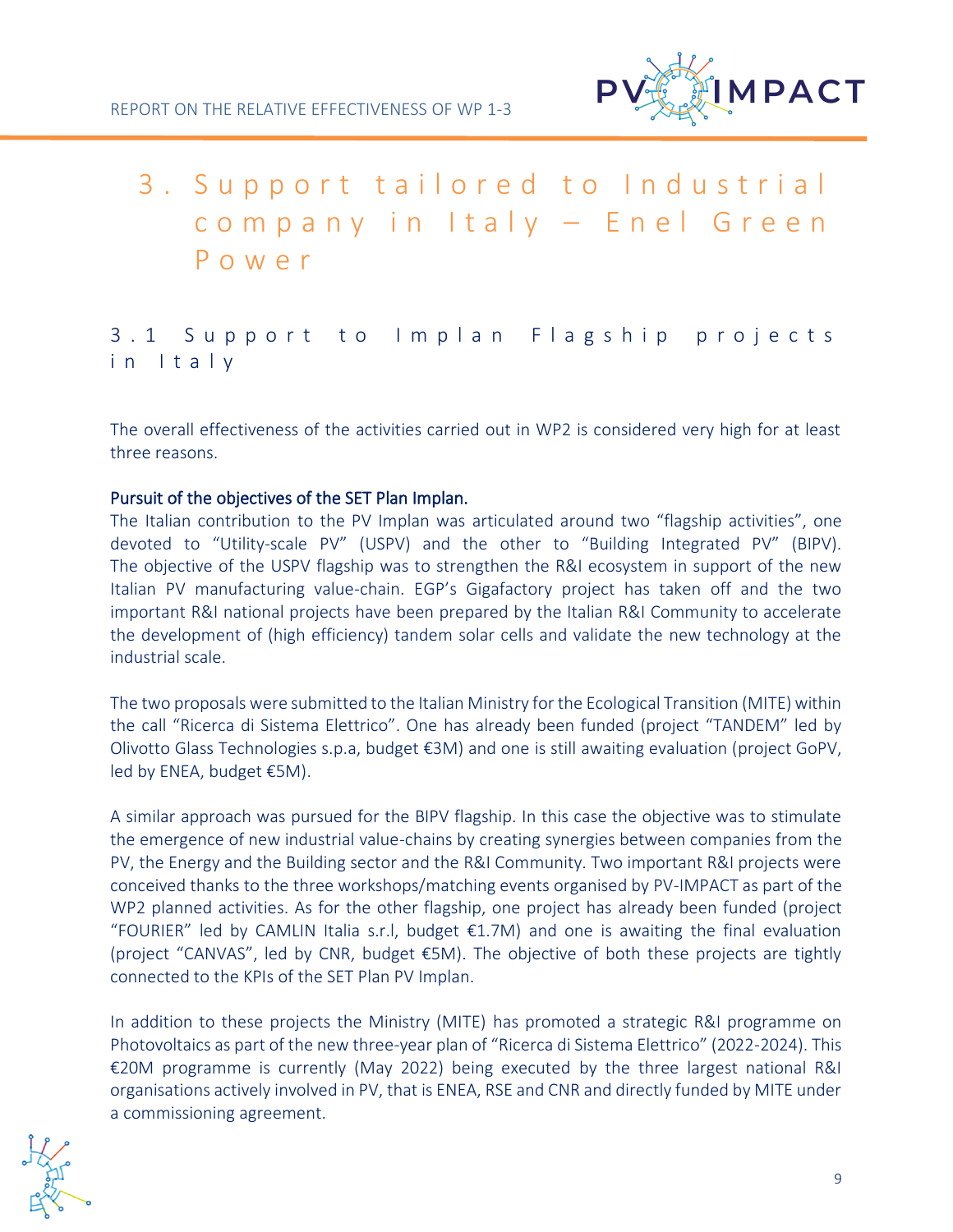

#### Analysis, networking and strategic inputs for the policymakers.

Alongside the definition of the R&I project proposals to be submitted for national funding, the series of four major national events organised as part of the WP2 action plan, were devoted to the definition of a comprehensive "[Strategic Plan for Research and Innovation to Relaunch the Italian](https://pvimpact.eu/news-resources/reports/download/a-strategic-plan-for-research-and-innovation-to-re)  [Photovoltaic Sector and Contribute to the Targets of the National Energy and Climate Plan](https://pvimpact.eu/news-resources/reports/download/a-strategic-plan-for-research-and-innovation-to-re)". This is the sequence of events leading to the formulation of this document (called White Paper).

- September 2019: First workshop of the Italian R&I stakeholders of the PV sector, hosted by EGP in Catania. The basic structure of the present strategic plan was discussed and elaborated.
- December 2019: Second PV IMPACT workshop devoted to the national flagship "BIPV". The discussion was organised in 5 working groups covering a wide range of R&I, business and regulatory issues associated to the new emerging BIPV value chain.
- May 2020: Third workshop, was rescheduled as an online event after the cancellation of the original conference, set to be organised by ENEA in Naples in March. During the online event several of the proposed strategic projects, included in this document, were presented and discussed. In July 2020 the document was submitted to both the Ministry of the Economic Development and the Ministry of Research and Education.
- In June 2021, when the National Recovery and Resilience Plan was being discussed, the proposals contained in the White Paper were discussed in a major national (online) event ("Fotovoltaico Motore della Transizione Ecologica") in the presence of the two Italian delegated of the SET Plan Steering Committee, Marcello Capra and Riccardo Basosi, and all the stakeholders (R&I and industry) involved in all the previous activities and events. The proceedings of this event are publicly available and contain are considered of high strategic value. The contents of the White Paper and the results of this workshop have been disseminated in many other local and national events from July 2020.

#### Formation of the "National PV Network of R&I" (Network)

One of the major successes of Work Package 2 was the creation of an effective network of R&I stakeholders (i.e. more than 60) who have been actively involved both in the preparation of the White Paper and in the definition of the priorities of the national R&I projects described above. All the project proposals and the response to the MITE commissioning agreement, were finalized by means of a top-down approach where the partners were selected on the basis of the strategic objectives and by using the information contained in the national database of the R&I PV-labs in Italy, whose creation and maintenance was a deliverable of WP2.

During PV-IMPACT, the (informal) Network was coordinated by a Working Group (WG) of senior researchers and managers selected on the basis of their formal appointment in one of the European or International organisations dealing with PV such as, SET Plan IWG, ETIP-PV, EERA JP-PV, IEA. This WG was called "Permanent Consultation Board" and is still operating with the aim of transforming the informal Network in a formal Association by the date of the forthcoming WCPEC-8 to be held in Milan in September 2022. This formal step was not undertaken during PV-IMPACT

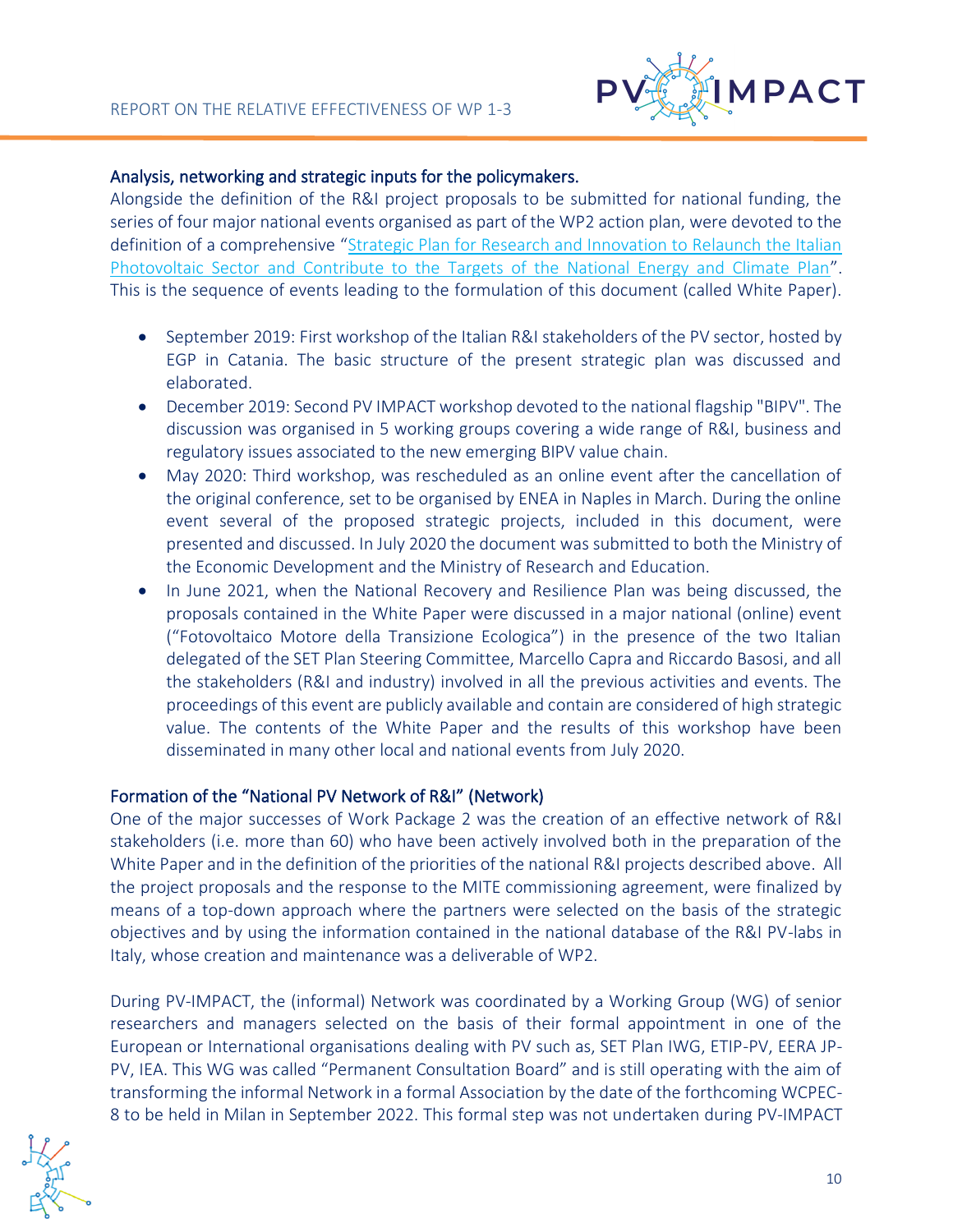

as the formal umbrella offered by this project was judged to be sufficient to accredit the Network for the tasks to be carried out in that phase.

The starting point of the work was the strategic document of the Italian R&I community of the PV sector, "Italian Flagship R&I Activities on Photovoltaics", edited by the National SET Plan Coordination Team and finalised in June 2017 with the contribution of all the R&I community. The document was the primary source of the Italian contribution to the SET Plan Implementation Plan for the POV sector and clearly defined the two national flagship activities: Utility-scale PV and BIPV. An executive plan was defined for the conversion of the R&I priorities defined in the 2017 document, into project proposals to be submitted to the Italian government for funding. Although it was already under way before the starting date of PV Impact, this process was accelerated by PV Impact and the clue event was organised in September 2019 at the EGP Innovation hub&lab next to 3Sun manufacturing site in Catania. All the major R&I stakeholders of the PV sector (i.e. industries, R&D organisations and others) participated in the workshop and contributed to the definition concept notes. The key concepts for a coordinated national strategy to relaunch the Italian PV sector were also discussed. These concepts were later developed into a comprehensive strategic plan and fully incorporated in the [White Paper,](https://pvimpact.eu/news-resources/reports/download/a-strategic-plan-for-research-and-innovation-to-re) that is one of the key impacts of this WP.

The initiatives promoted within task on "applying for funding for Italian flagships" had the general objective of increasing national competitiveness in the field of renewable energy in general and of photovoltaics in particular with the aim to ensure the definition of a unique know-how, capable of enormously enriching the technical assets of the photovoltaic sector.

The knowledge developed within the projects will therefore be able to trigger innovation processes in many sectors and strength the connection between National Research centres and Italian industrial environment with aim to promote the technology transfer and dissemination of know how. The reference sector of planning, namely the implementation of photovoltaic systems and therefore the production of energy from renewable sources, are crucial in two key aspects to fostering corporate and Italian growth and competitiveness; on the one hand for a progressive sustainable development aimed at reducing the impact of our production methods on the environment, allowing a more efficient and responsible use of natural resources, on the other hand the ability of the project outputs to generate an increase in efficiency and process accuracy that could trigger the virtuous drift of the entire Innovation Environment (Public and Private) towards digitalisation and innovative solution. The development of innovative processes aimed at fuelling competitiveness is also vital for the formulation of policies aimed at sectorial industrial growth as well as implementation governance guidelines.

The program presented in the "full project proposal" deliverables has been discussed with Government Funding entities and represents a global strategical framework that outlast the objective of the project itself giving a clear address for the whole Italian Photovoltaic development in the following years. The plan is a high-level summary of what has been evidenced by all the partners involved in the physical meeting in Catania that gives the picture of what as a country we should aim to.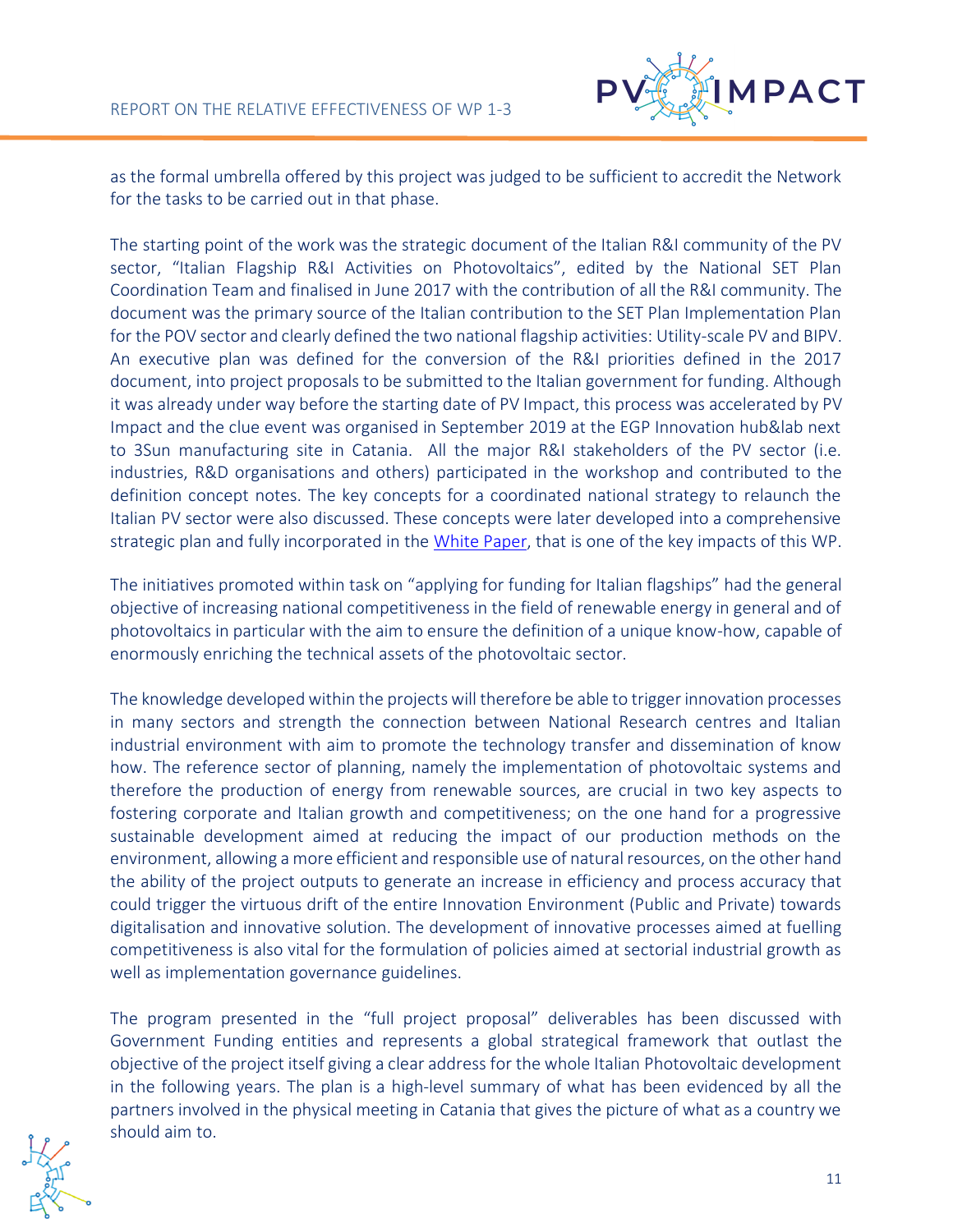

As there is no dedicated Funding Agency for the submission of project proposals in Italy, the work under Task 2.2 and 2.3 were fully integrated in the deliverable "White paper of the R&I priorities in the Italian PV sector" which was then first under discussion with several key stakeholders in Italy and ultimately it was submitted to the Ministry of Economic Development (MISE) to be considered as a project to be included in the Italian Recovery Plan.

CNR coordinated the action to establish a National PV Facility Network as part of the strategic actions agreed by the network of Italian R&I labs and institutions to support the national Implan activities. At the first national PV Impact workshop in Catania (17-20 September 2019), the stakeholders defined the pillars of the strategy based on the interplay between a highly coordinated R&D network ("National Distributed Lab") and two National Industrial-Prototyping facilities to be established with the support of public funding as defined in the SET Plan Implementation Plan. The National Distributed Lab, whose internal structure and organisation are described in the White Paper, will be established during the second phase of PV Impact.

A key step towards the establishment of the Distributed Lab was the update of all the facilities, lab equipment and know-how in the >380 R&D laboratories throughout the country. This information was processed into a database which can be accessed through the PV Impact Web site.

EGP, EURAC and EGP have promoted and coordinated the participation of the National R&D stakeholders in national and regional projects. Among these, the most significant are "Ricerca di Sistema Elettrico" (RdS) (M14.1€ in 2019-2021 plan) and Mission Innovation (in progress) both managed by the Ministry of the Economic Development (MISE). Finally, CNR, EURAC and EGP have coordinated the preparation of the National White Paper of the national PV sector. The first version of White Paper is a Deliverable (D2.6) of PV IMPACT. It was presented at the national (Italian) SET Plan coordination meeting in the presence of the head of the Energy Department of the Ministry of Economic Development.

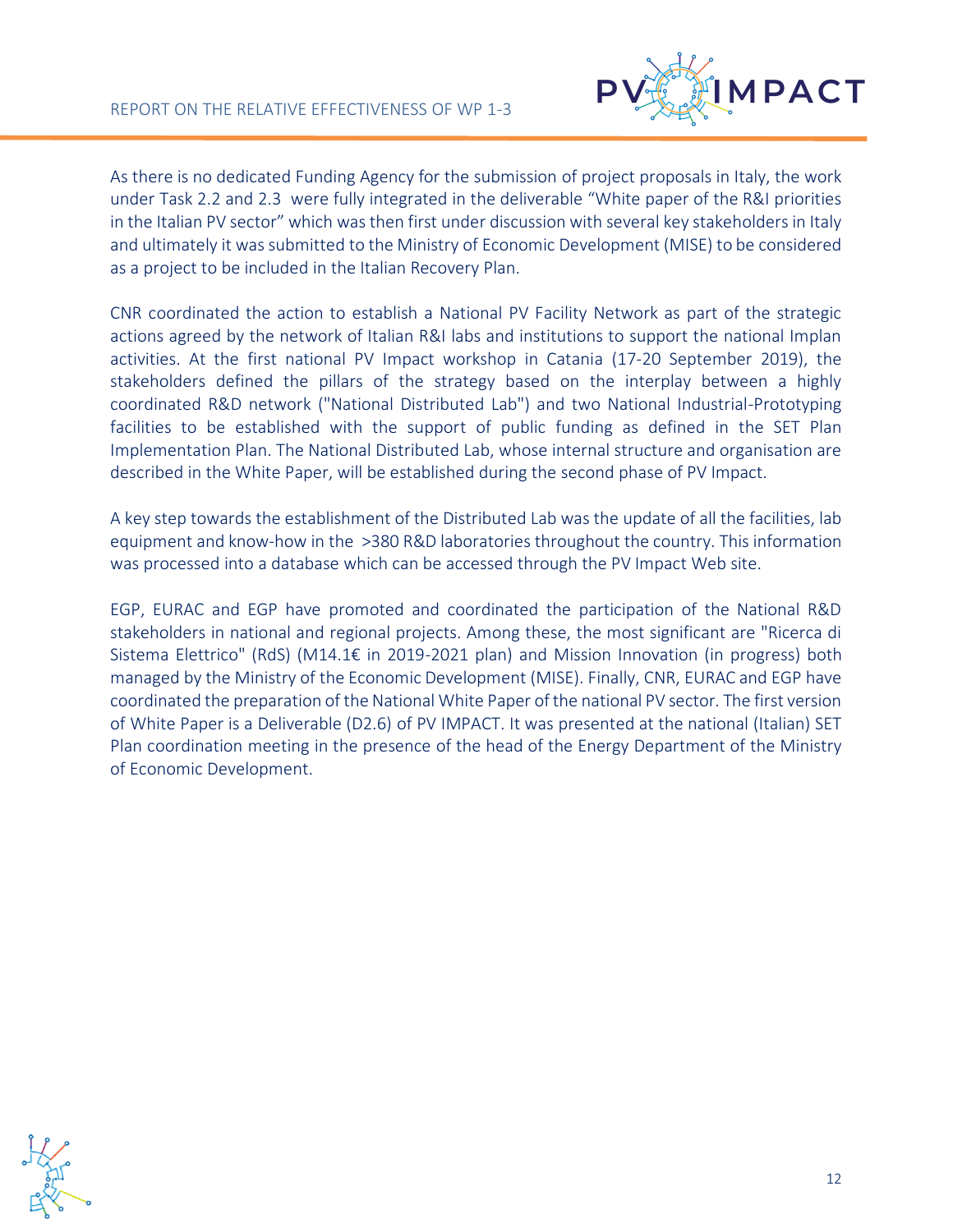

# <span id="page-12-0"></span>4. Support tailored to industrial company in France P h o t o w a t t

<span id="page-12-1"></span>4.1 Support to PV Implementation Plan for silicon-related R&I activities in F r a n c e

The first way to achieve this goal was to support to Photowatt's medium term R&D plan in relation with Implan activities. It mainly consisted in gathering international experts to discuss scientific topics in relation with Photowatt's medium term R&D plan. Two Technical & Scientific meetings were organized: one in October 2019 (in Photowatt) and one in February 2022 (online). These two meetings covered the main R&I topics of interest for Photowatt: Ultra-Low Carbon cast-mono silicon material, its compatibility with the current cells architectures and its long-term reliability. Both meetings confirmed that Ultra-Low Carbon cast-mono modules would be of great benefit to achieve the PV implementation plan and especially the R&I activity n°2 by improving the environmental and societal sustainability of silicon-based modules. Moreover, the first meeting ended up with a tripartite collaboration between Photowatt, Fraunhofer ISE and EDF R&D focused on the manufacturing of high efficiency solar cells (TopCon) on Ultra-Low Carbon cast-mono material. This collaboration started in 2020 and is still on-going.

Secondly, Photowatt attended several meetings and conferences to plan and implement collaborative R&D projects by meeting potential future partners. The impact of the COVID-19 pandemic was not negligeable, as only one conference was attended in-person. To overcome the pandemic situation, Photowatt participated to several online events. A discussion with two French institutes, INES and IPVF ensued from a presentation held at IEEE PVSC2020. Photowatt worked with these French partners to apply to a project call from the French Research Agency (ANR) (project submitted on the 24<sup>th</sup> of March 2022). This project will fit both R&I activity n°2, as it plans to use Ultra-Low Carbon cast-mono silicon material and R&I activity n°3 as it aims to develop a Silicon-Perovskite Ultra-Low Carbon tandem modules.

Finally, Photowatt granted access to its cell production line and to its module reliability test platform. The objective was to bridge the gap from lab to industries: the opening of Photowatt's infrastructure and expertise to third parties allowed them to test the manufacturability of their process in a real industrial environment. Using its own networks and an advertising campaign together with PV Impact partner WIP Renewable Energies, 7 companies accessed the Photowatt's lines. Depending on the third party's needs, they accessed either one or several parts of the production lines. It was noted that almost all companies showed interest in the reliability platform. This part of the project is regarded as successful by Photowatt: Photowatt got to know new

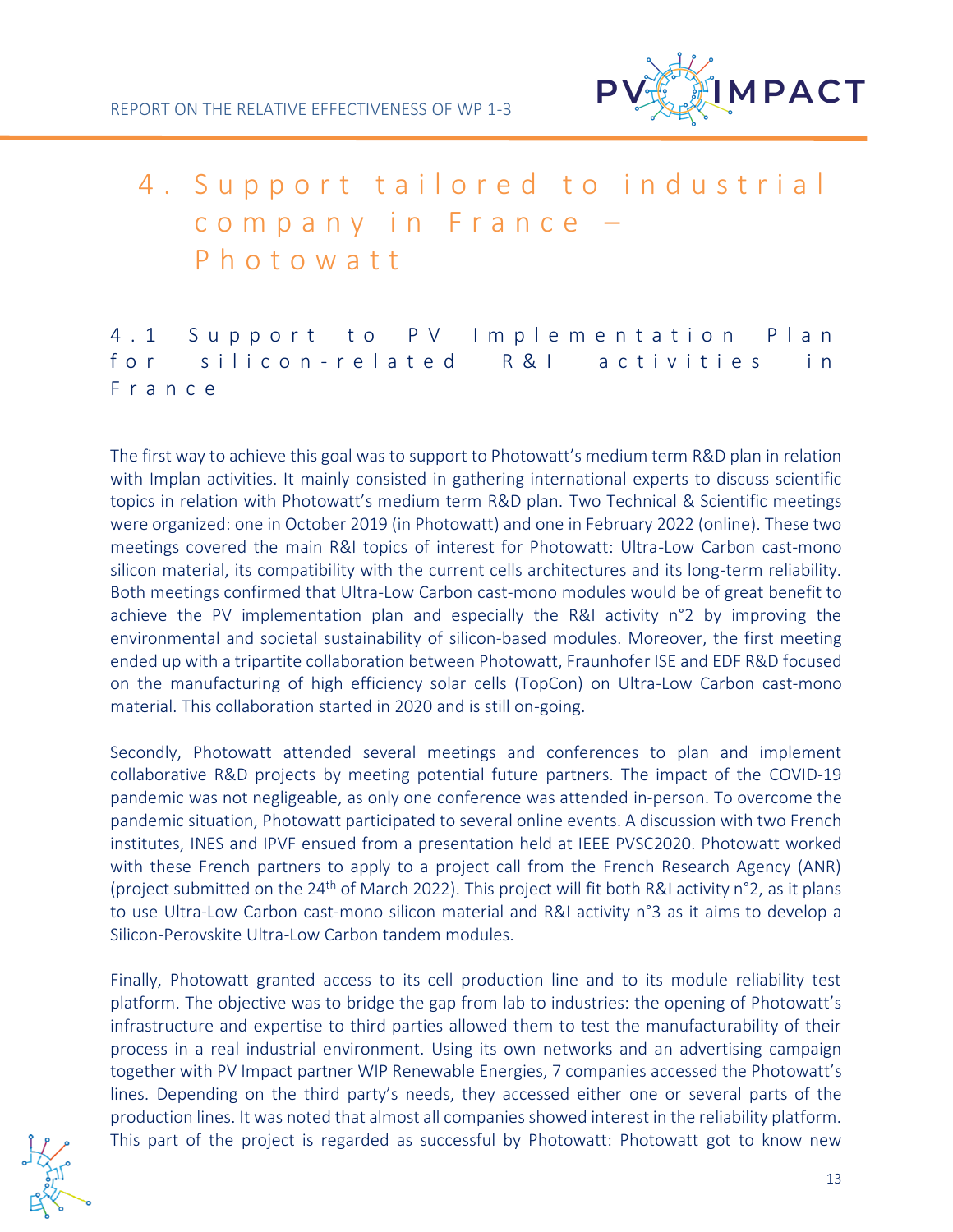

interesting technologies, and the third-parties were able to develop their own products faster, having the opinion and the tools of a PV industry. Moreover, it covered four of the six R&I activities of the Implan (n°1, 2, 3 and 5), as the third parties had activities in one or several R&I activities of the Implan.

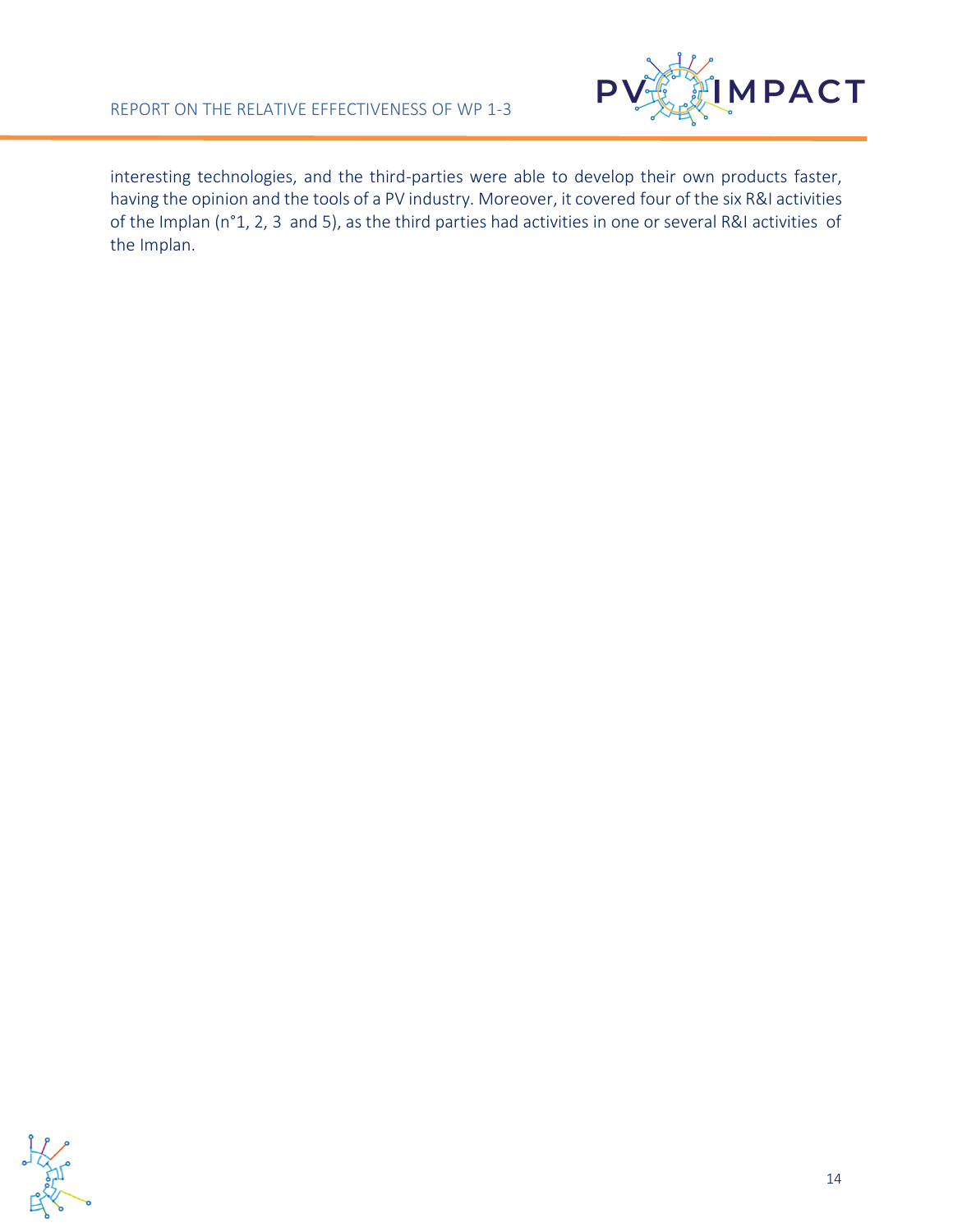

## <span id="page-14-0"></span>5 . C o n c l u s i o n s

The innovative adaptation of matchmaking events was an overall success despite some challenges. All 15 sessions ran smoothly, and the overall feeling was very positive. From the satisfactory survey that was filled in by the participants after each event, results showed that the participants had very fruitful interactions and that most of them came out of the session with practical perspectives for collaboration. Participants also showed a high level of satisfaction with the design of the events. As almost all matchmaking events ran during the COVID-19 pandemic and were organised online, participants appreciated the possibility to meet and establish links with new peers, while in-person networking or brokerage events were not taking place. Therefore, the matchmaking events were successful in bringing stakeholders into contact with other stakeholders beyond their usual networking bubble.

PV IMPACT has offered, as planned, mentoring and general guidance to the winning participants from each workshop, including lessons learned from previous project funding applications, tips, and tricks to write a winning proposal, or finding potential partners for the companies´ project idea. The number of participants in each session was also reduced to provide more time and enable more focused pitches. To do this, a rigorous selection was done on the applicants list.

As it has previously been highlighted, not being able to provide support on EC funding opportunities has been proven one key limiting factor of the mentoring activity. Nevertheless, the consortium partners were able to find, on many occasions, other areas of support which added value to the winning participants such as introduction to interesting parties along their value chain, marketing and communication tips and opportunities, access to expert knowledge and feedback or guidance on national funding opportunities.

One of the conclusions drawn from the mentoring activities was that many participants were already satisfied with the interactions created during the matchmaking sessions, thus not requesting further support from the consortium partners. This has not been considered as a sign of little value added from the services offered through mentoring, but on the other hand, of a strong impact already created through the interactive sessions, also based on a good selection of profiles for the discussions.

All in all, based on the feedback received from the participants and the experience of organising partners, it can be concluded that the PV IMPACT project has succeeded in creating a right platform/environment to foster collaborations, which is very likely to lead to interesting and impactful projects in the PV industry.

In like manner, PV IMPACT's Work Packages 2 and 3 provided a very significant support and contribution tailored to two different contexts at national level: support to the actual execution of the SET Plan Implementation Plan of the Photovoltaic sector in Italy, as well as support for siliconrelated R&I activities in France.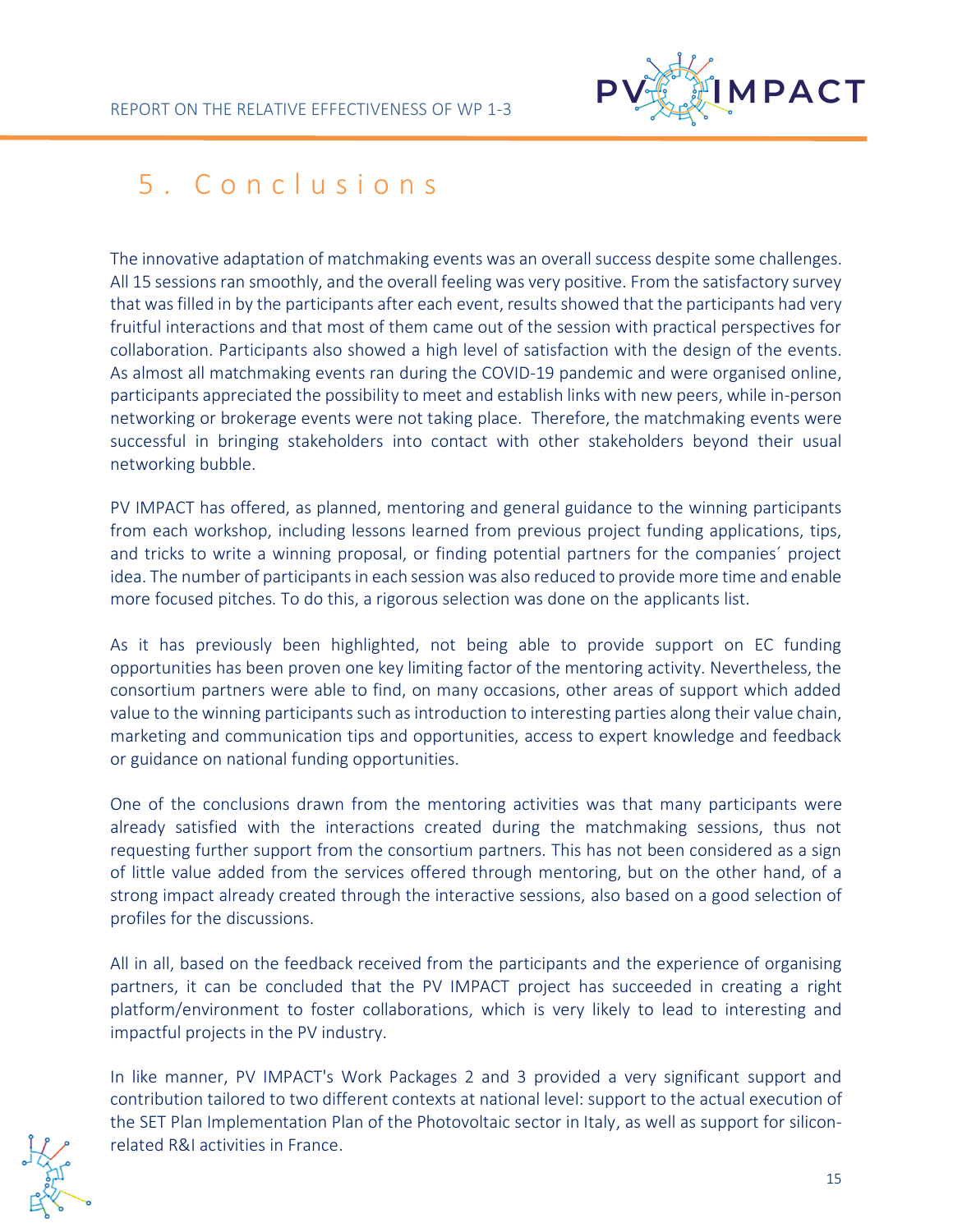

Activities in Work Package 2 led to structured interactions between R&I stakeholders in Italy (National PV Network of R&I), mapping the research projects and research facilities devoted to PV R&I throughout the country (Distributed Lab) and preparation of "A Strategic Plan for Research and Innovation to Relaunch the Italian Photovoltaic Sector and Contribute to the Targets of the National Energy and Climate Plan" (also called the White paper) to help Italian stakeholders realise the PV Implan efficiently.

The White Paper, originally released by the Italian PV-R&I Network in July 2020 was updated to include the follow up initiatives organised thanks to the support of PV IMPACT. The impact on the actual execution of the SET Plan Implementation Plan for Italy was compelling both from the point of view of the growth of public-private partnerships and the finalisation of R&I project proposals dictated by the priorities contained in the first release of the White Paper. PV Impact facilitated the emergence of new PV funding, i.e. The Ministry for the Ecological Transition (MITE) has promoted a strategic R&I programme on Photovoltaics as part of the new three-year plan of "Ricerca di Sistema Elettrico" (2022-2024) with a budget of  $E20M$ . In addition, about half of the subjects, actively involved in the three-year execution plan, from the definition of the strategies (i.e. White Paper) to the preparation of the national R&I projects are on the list of partners of the projects already being funded or submitted. The successful work initiated by PV IMPACT will be inherited by a national association which is due to be formed by September 2022.

In the same way, activities in Work Package 3 successfully supported the PV Implementation Plan for silicon-related R&I activities in France. Photowatt further developed its medium-term R&D plan in relation to several potential targeted objectives of the PV Implan. This led to, among other things, to a collaboration among Photowatt, Fraunhofer ISE and EDF R&D, on the manufacturing of high efficiency solar cells (TopCon) on Ultra-Low Carbon cast-mono material. Photowatt also opened, on a commercial basis, it's industrial infrastructure and expertise to seven 3<sup>rd</sup> parties to foster collaborative R&D in order to turn PV objectives into a concrete reality.

All in all, based on the results and real-world impact of the activities performed in Work Packages 1, 2, and 3 presented above and in relevant PV Impact deliverables, it can be concluded that PV Impact's innovative tools utilised in these work packages were effective and their utilisation was an overall success, despite the challenges of the period (i.e. COVID-19).